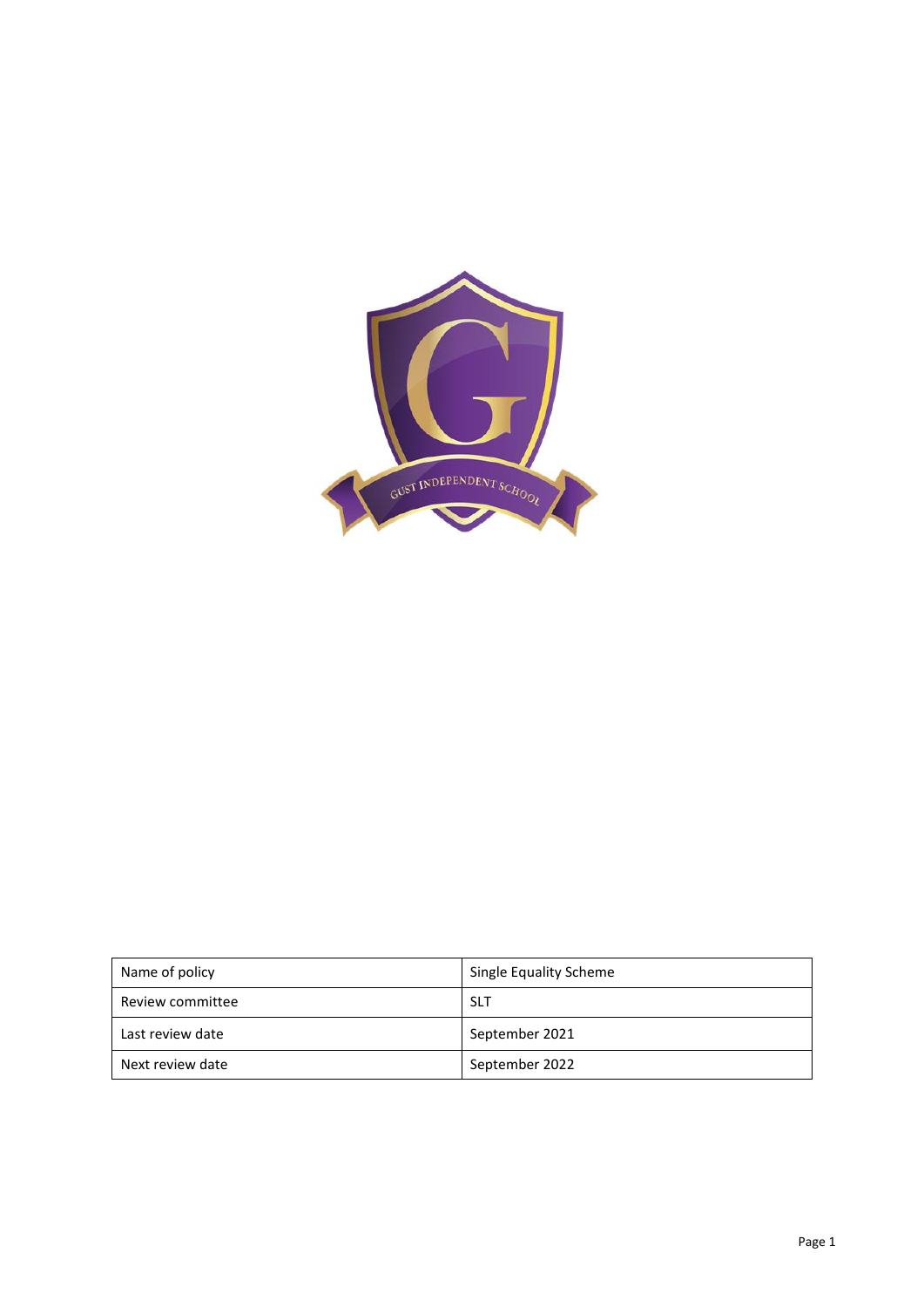## **What is the Single Equality Scheme and Action Plan?**

The Single Equality Scheme brings together GUST Independent School's approach to fulfilling our legal duties under the Equality Act 2010, to eliminate discrimination, advance equality of opportunity and foster good relations in relation to age, disability, gender reassignment, marriage and civil partnership, pregnancy and maternity, race and ethnicity, religion or belief, gender and sexual orientation,

The school's scheme includes pupils, staff, governors, parents, carers and all those within the extended School community.

Our Single Equality Scheme and Action Plan enables us to achieve a framework for action which covers all nine equality strands.

We will continue to meet our statutory duties by reporting annually on the progress of the Single Equality Scheme and Action Plan. This will be reviewed by our Governing Body and will cover activity undertaken in relation to the nine equality strands and the promotion of community cohesion.

## **Policy Statement**

- 1. The school acknowledges and welcomes diversity amongst pupils, staff, parents or carers and visitors.
- 2. The school does not discriminate against anyone, be they staff or pupils, on the grounds of their sex, race, age, colour, religion or belief, nationality, ethnic, national origins**,** disability, physical or mental abilities**,** sexual orientation, gender reassignment, pregnancy or maternity.
- 3. The school promotes the principles of fairness and justice for all through the education that is provided in our School.
- 4. The school ensures that all students have equal access to the full range of educational opportunities provided by the school.
- 5. The school is opposed to all forms of racism and xenophobia, including those forms that are directed towards religious groups and communities.
- 6. The school respects the religious beliefs and practices of all staff, pupils, parents and carers and complies with all reasonable requests relating to religious observance and practice.
- 7. The school ensures that all recruitment, employment, promotion and training systems are fair to all, and provides opportunities for everyone to fulfil their potential.
- 8. The school will make reasonable adjustments, when required to, in order to: increase access to the curriculum; improve access to the school building; and improve the delivery of information.

## **Meeting our duties**

Under the Equality Act 2010, the school has a Public Sector Equality Duty (PSED) that extends to all protected characteristics to show due regard to the need to:

eliminate discrimination and other conduct that is prohibited by the Act;

advance equality of opportunity between people who share a protected characteristic and people who do not share it; foster good relations across all characteristics – between people who share a protected characteristic and those who do not share it.

#### **Dealing with protected characteristic incidents**

All incidents involving a protected characteristic are recorded on the school's incident sheet, reported and logged. Reports are made to the Governing body and the Local Authority, as well as discussed at the Senior leadership Team level.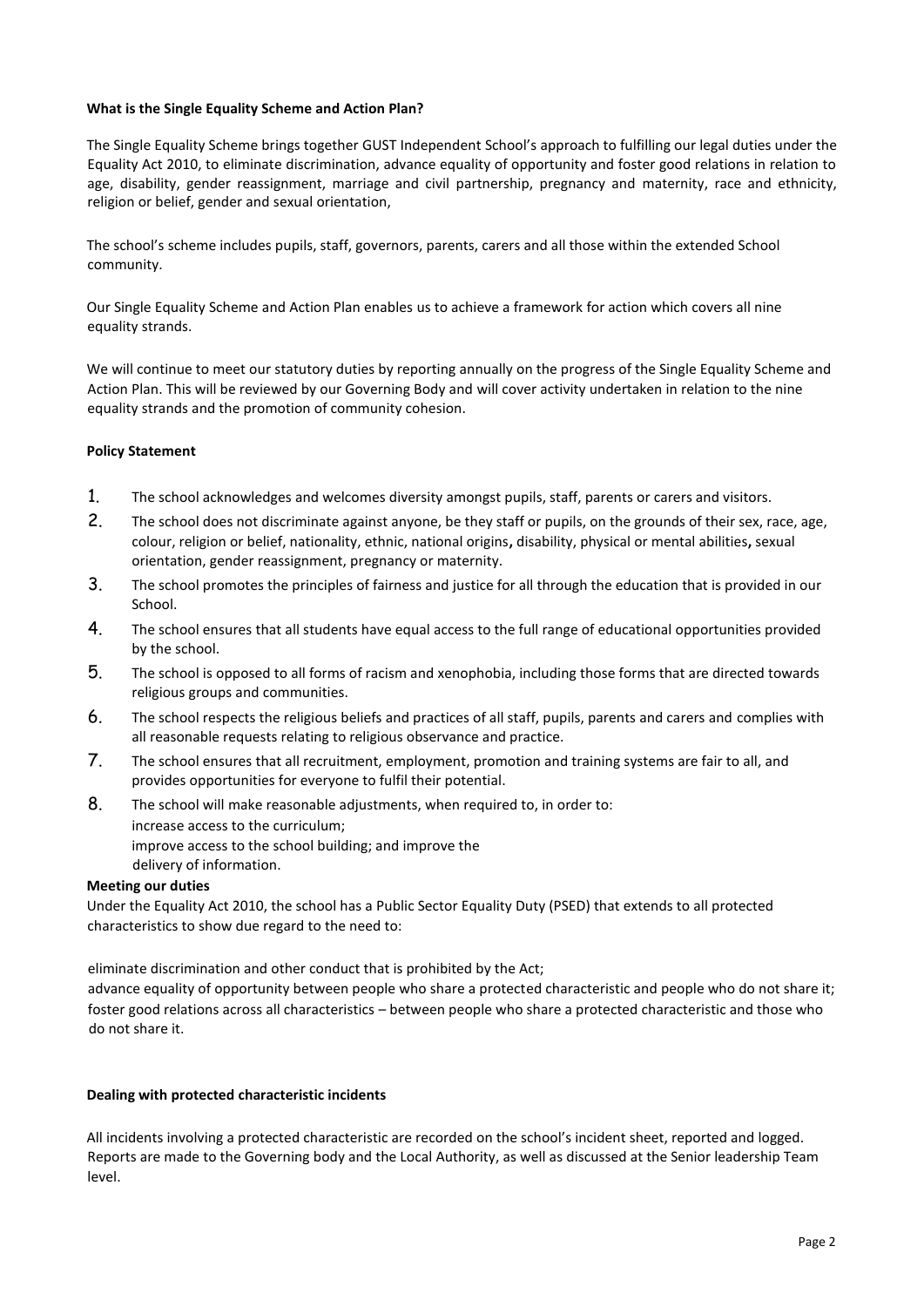The school must ensure that pupils do not receive less favourable treatment because of a protected characteristic and to do this, the School has a duty to make reasonable adjustments.

## **Gender equality**

The general duty to promote gender equality means that the school must show due regard to:

- 1. eliminating unlawful discrimination and harassment; and
- 2. promoting equality of opportunity between men and women, girls and boys.

## **Transgender**

Transgendered people are explicitly covered by the gender equality duty. The term transgendered refers to a range of people who do not feel comfortable with their birth gender. The School respects the confidentiality of those seeking gender reassignment and will provide a supportive environment within its School community.

#### **Community cohesion**

The school also has a responsibility to promote community cohesion, developing good relations across different cultures, ethnic, religious and non-religious and socio-economic groups. We have incorporated our priorities into our Single Equality Scheme and Action Plan in order to facilitate the monitoring of our progress and performance in terms of meeting our objectives.

**Strand 1 –** Teaching, learning and the curriculum – with emphasis across the curriculum on the 'promotion of common values and valuing diversity', promotion of awareness of human rights and the responsibility to uphold and defend them, development of skills of participation and responsible actions.

**Strand 2** – Equity and excellence – equality for all to succeed, removing barriers to access, eliminating variations in outcomes for different groups.

**Strand 3** – Engagement and extended services – enabling the means for children and families to interact with people from different backgrounds and to build positive relations and links with different schools and communities – locally and more widely.

We recognize that our School has a responsibility for educating children who will live and work in a country which is diverse in terms of culture, religions or beliefs, ethnicities and social backgrounds.

We understand that we already have a duty to eliminate unlawful discrimination and to promote equality of opportunity and good relations between people of different groups.

#### **Our school values and vision**

In fulfilling the duties described above, all the school's actions will embody its key principles and values, namely that it:

- Believes all should have equal access to opportunities, regardless of ability, age, gender, disabilities, racial or ethnic group;
- Celebrates the diversity of our world;
- Respects the religious, spiritual, cultural, and moral values of others and considers thoughtfully the attitudes, values and beliefs of the school community;
- Provides an atmosphere of harmony, respect and safety within an educational environment;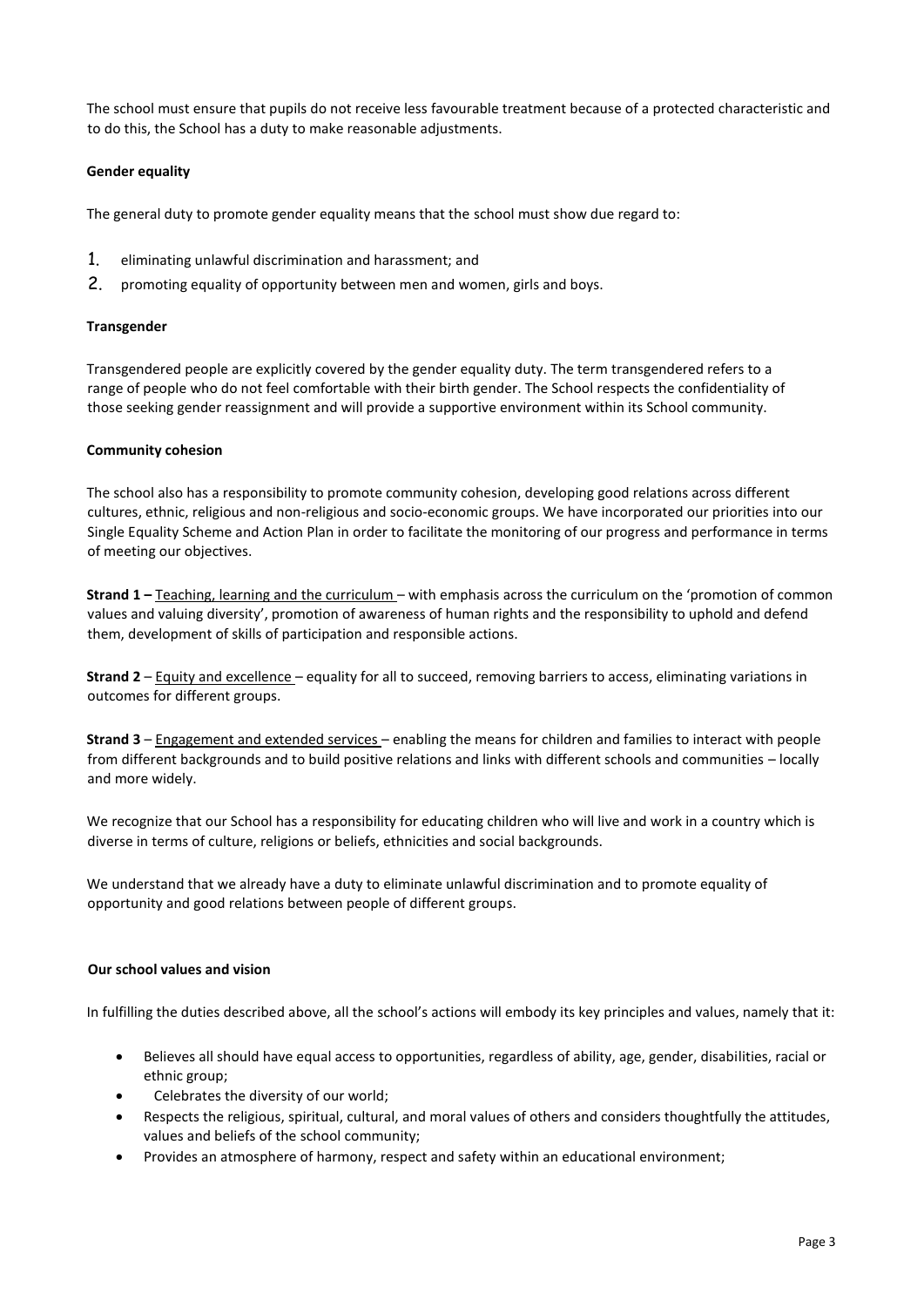• Knows that equality is not simply about protecting potentially vulnerable individuals. The school believes that any child may be disadvantaged by prejudice, and so seeks to promote good relationships between all groups and positive attitudes towards disabled people, people from different ethnic or cultural groups or faith backgrounds and people of different gender or sexual orientation.

## **Consultation and people involvement**

The school consulted pupils, staff, governors, parents and carers and our wider School community in creating the Single Equality Scheme and action plan, either directly or by incorporating existing policies. This has helped to ensure that the views of potentially disadvantaged groups were fully incorporated in the development of this Scheme and Action Plan.

Examples of consultation/ inclusion include:

- Discussions at learner meetings;
- Individual pupil questionnaires;
- Contact with parent/carers (meetings, questionnaires, coffee mornings);
- Dedicated staff meeting time;
- Discussions at Governing Body meetings;
- Discussions within our local cluster group;
- Contact with local community groups, including groups that use the school Involvement in local community activities

#### **Roles and Responsibilities** (See also Appendix A)

The School Equality Scheme will be aligned with the School Improvement and Development Plan. Its implementation will be monitored within the school's self-evaluation and other review processes. In addition to this regular impact assessment, the Single Equality Scheme and Action Plan will be reviewed at least every three years by the Full Governing Body.

- The Governors will ensure that the school complies with statutory requirements in respect of this Scheme and Action Plan.
- The Head Teacher is responsible for the implementation of this scheme and will ensure that staff are aware of their responsibilities, are given the necessary training and support and will report progress to the Governors.
- Staff are expected to promote an inclusive and collaborative ethos in the school, challenge inappropriate language and behaviour, respond appropriately to incidents of discrimination and harassment, ensure appropriate support for children with additional needs and maintain a good level of awareness of equalities issues.
- Our pupils have a responsibility to themselves and others to treat each other with respect, to feel valued, and to speak out if they witness or are subject to any inappropriate language or behaviour.
- We will take steps to ensure all visitors to the school, including parents/carers, are adhering to our commitment to equality by making them aware of the School's Single Equality Policy and Action Plan.

#### **Commissioning and procurement**

The school is required by law to ensure that when we buy services from another organisation to help us provide our services, that organisation will comply with equality legislation. This will be a significant factor in selection during any tendering process.

#### **Publicising our Scheme**

The Single Equality Scheme will be available to all persons on request and be explained to all stakeholders through: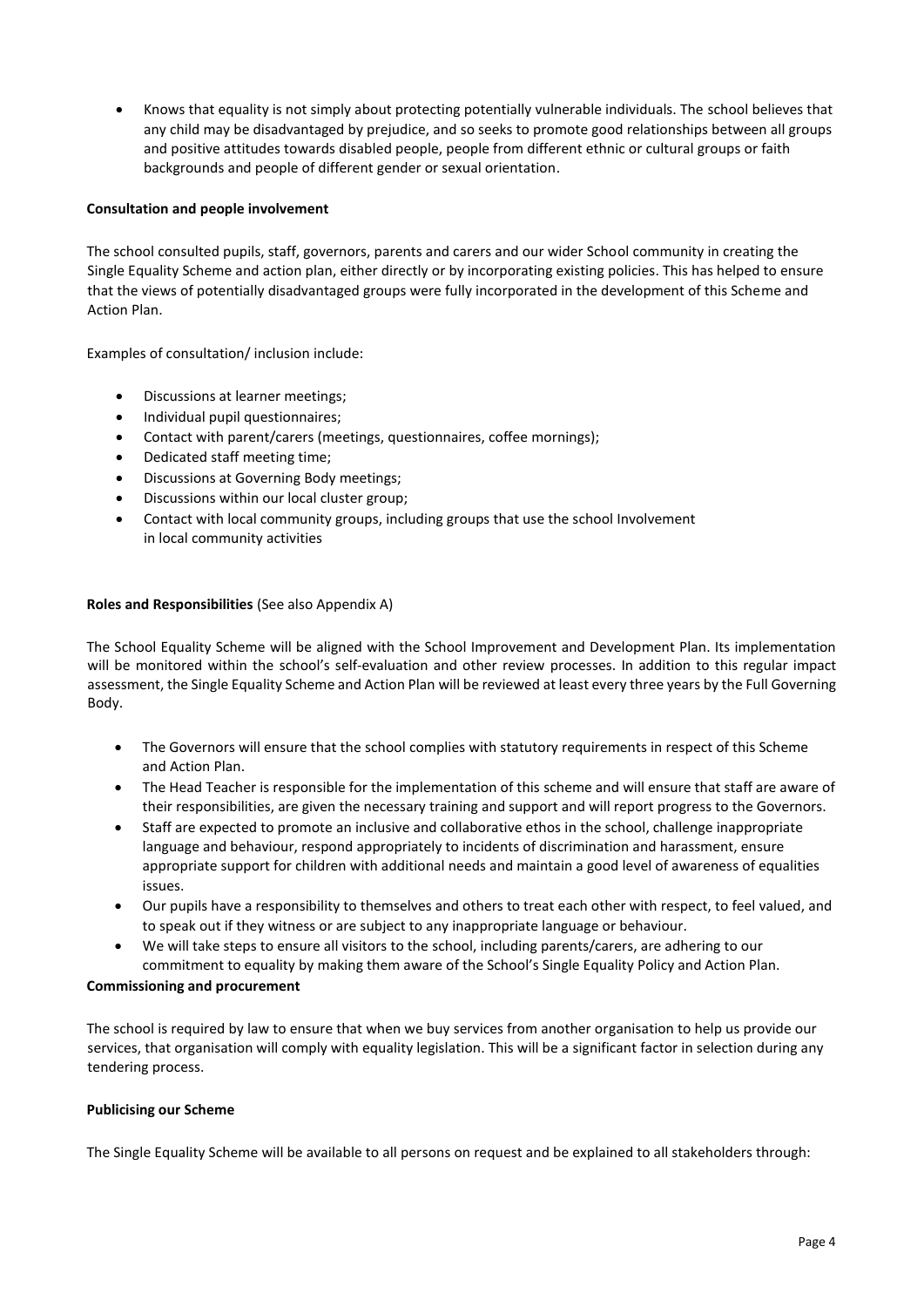- School website;
- Staff and parent newsletter;
- Staff and pupil induction;
- Distribution to local community and voluntary groups as appropriate.

We will continue to involve people from all aspects of our school community in the ongoing evolvement of our Single Equality Scheme and Action Plan. This will include:

- Time at Learner meetings to discuss equality and diversity issues where appropriate;
- Time at staff meetings to discuss equality and diversity issues where appropriate;
- Having staff able to discuss equality and diversity matters during parent consultation meetings.

## **Annual Review of Progress**

We will continue to review annually the actions we have taken in the development of our Single Equality Scheme, which include:

- The results of the school's information gathering activities for race, disability and gender and what the School has done with this information;
- A summary from equality impact assessments undertaken;
- An update of the progress made against priorities;
- A celebration of what the school has achieved with regard to promoting community cohesion
- 1. The Governors will be responsible for monitoring the effectiveness of this Scheme.
- 2. The Governors will review this Scheme annually and revise it every three years or as required by with legislation.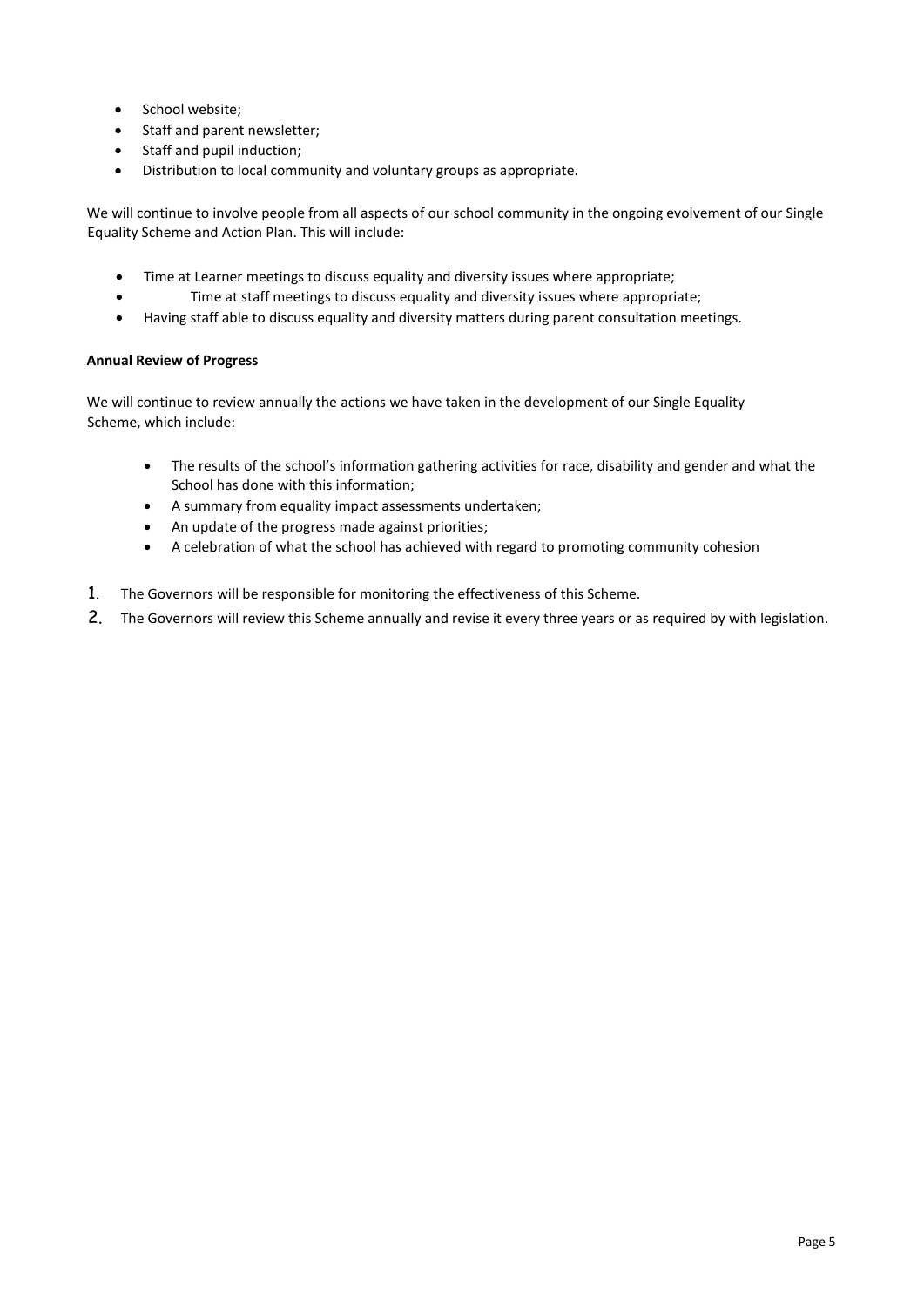# **GUST Independent School Single Equality Scheme Action Plan 2020**

| (Place a tick to identify which statutory<br>duty/equality legislation the planned action is<br>meeting)<br>$R =$ Ethnicity, D = Disability, G = Gender,<br>SO = Sexual Orientation, A = Age,<br>$R/B$ = Religion or Belief<br>GR=gender reassignment<br>P/M pregnancy/marriage/partnership |              |              |              |              |              |              | <b>Proposed Action</b>                                                                                          | <b>Success Criteria</b>                                                                          | <b>Timescale for</b><br>Implementation | To be actioned<br>by | <b>Resource</b><br>Implications | <b>Monitored by</b> |
|---------------------------------------------------------------------------------------------------------------------------------------------------------------------------------------------------------------------------------------------------------------------------------------------|--------------|--------------|--------------|--------------|--------------|--------------|-----------------------------------------------------------------------------------------------------------------|--------------------------------------------------------------------------------------------------|----------------------------------------|----------------------|---------------------------------|---------------------|
| $\mathbf R$                                                                                                                                                                                                                                                                                 | D            | G            | <b>SO</b>    | A            | R/B          | <b>GR</b>    |                                                                                                                 |                                                                                                  |                                        |                      |                                 |                     |
|                                                                                                                                                                                                                                                                                             |              |              |              |              |              |              | To report all protected<br>characteristic incidents                                                             | Termly reporting to<br>FGB                                                                       | Interim report to<br>FGB and Annually  | Head teacher         |                                 | Governors           |
|                                                                                                                                                                                                                                                                                             |              |              |              |              |              |              | To arrange disabled access<br>and consult with parents                                                          | Pupil-specific                                                                                   | <b>TBA</b>                             | <b>SLT</b>           |                                 | SENCo               |
| $\checkmark$                                                                                                                                                                                                                                                                                | $\sqrt{}$    | $\checkmark$ | $\checkmark$ | $\checkmark$ | $\checkmark$ | $\checkmark$ | To make all staff aware of<br>Single Equality Scheme and<br>raise awareness of their<br>responsibilities/duties | <b>Equality Scheme</b><br>features as regular<br>agenda item at staff<br>and team meetings       | Ongoing                                | <b>SLT</b>           |                                 | Head teacher        |
| $\checkmark$                                                                                                                                                                                                                                                                                | $\checkmark$ | $\sqrt{}$    | $\checkmark$ | $\checkmark$ | $\sqrt{}$    | $\checkmark$ | To encourage pupils to<br>participate in school<br>discussion relating to all<br>equality criteria              | Evidence from<br>Learner meetings<br>shows equality<br>related issues are<br>regularly discussed | Ongoing                                | Staff                |                                 | Headteacher         |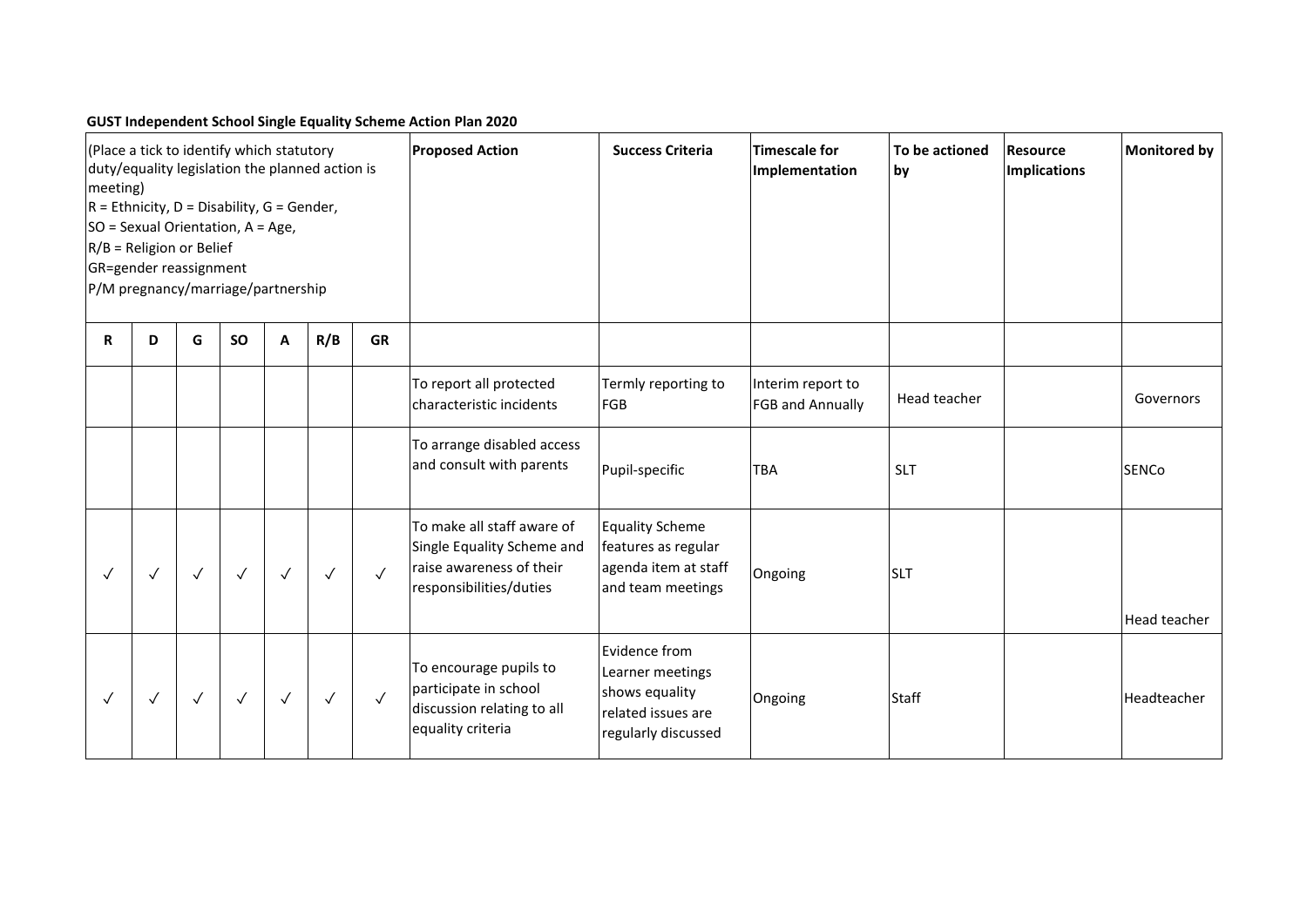## **Appendix A**

#### **Roles and Responsibilities**

### **Governors will:**

- Provide leadership and drive for the development and regular review of the School's Equality and other policies.
- Provide leadership and ensure the accountability of the Headteacher and senior staff for the communication and implementation of School policies.
- Highlight good practice and promote it throughout the school and wider community.
- Provide appropriate role models for all managers, staff and pupils.
- Praise examples of good practice from the school and among individual managers, staff and pupils.
- Ensure a consistent response to incidents, e.g. bullying cases and racist incidents.
- Ensure that the school carries out the letter and the spirit of its statutory duties (and ensure the provision of 'returns' to the local authority)

#### **Headteacher and senior staff will:**

- Initiate and oversee the development and regular review of Equality policies and procedures.
- Consult pupils, staff and stakeholders in the development and review of School policies.
- Ensure the effective communication of the policies to all pupils, staff and stakeholders.
- Ensure that managers and staff are trained as necessary to implement the policies.
- Oversee the effective implementation of the policies.
- Hold line managers accountable for effective policy implementation.
- Act as appropriate role models for all managers, staff and pupils.
- Highlight good practice from departments, individual managers, staff and pupils.
- Provide mechanisms for the sharing of good practice.
- Ensure a consistent response to incidents, e.g. bullying cases and racist incidents.
- Ensure that the school carries out its statutory duties effectively.

## **Line managers will:**

• Respond to consultation requests by creating opportunities for pupils and staff to share their comments, suggestions and feedback, ensuring that all voices are heard.